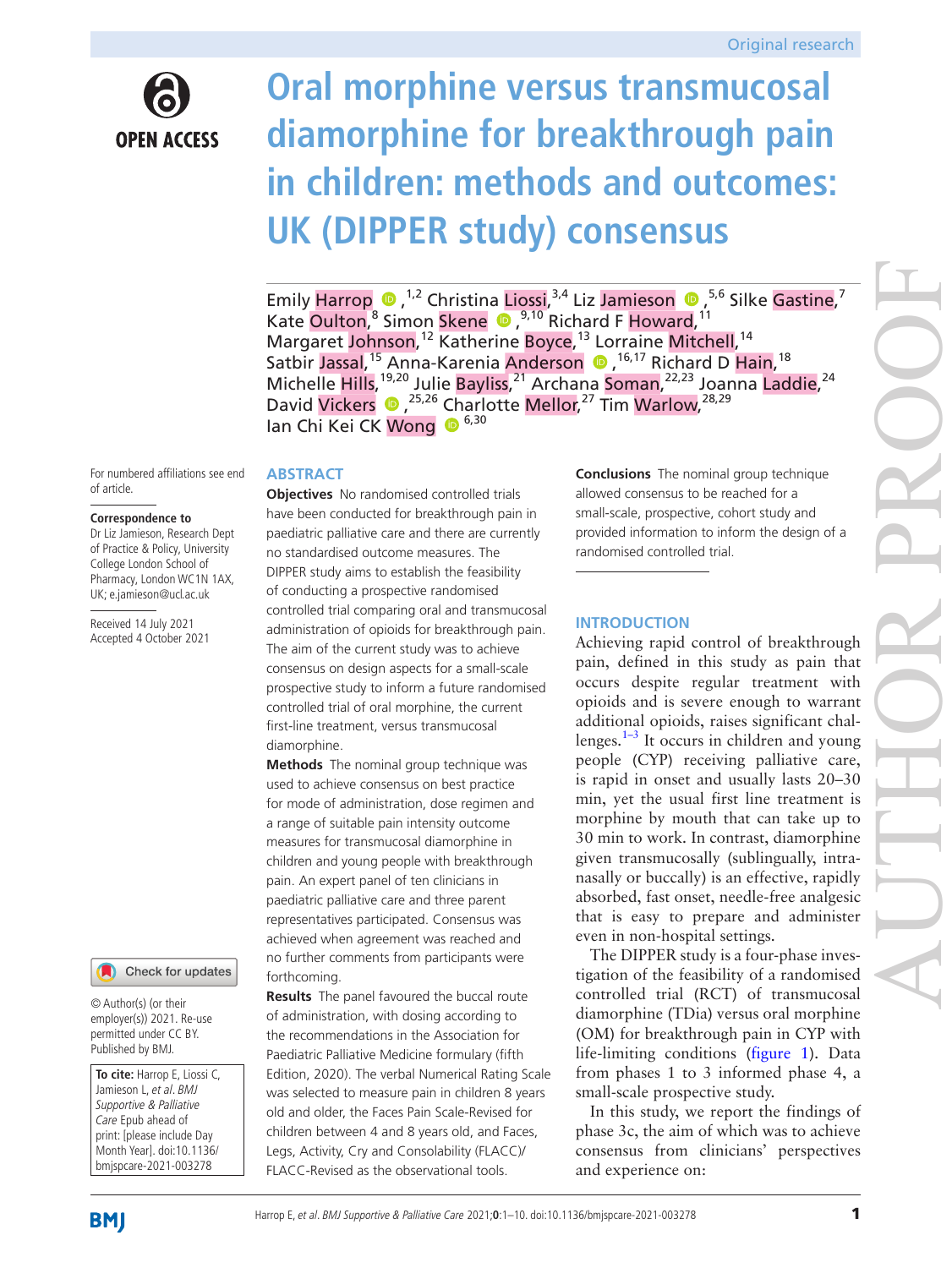

**Figure 1** Phases of the DIPPER study. AE, adverse event; CYP, children and young people; QoL, quality of life.

Pain outcome measures in CYP receiving palliative care. Best practice of administration and dose regimen of TDia in CYP for breakthrough pain.

#### **METHODS**

#### **Participants**

Ten principal investigators (PIs) representing paediatric palliative care (PPC) clinicians working across hospice, community and hospital care settings serving diverse cross-sections of the UK population, and three parent representatives attended the DIPPER meeting. Five members of the project team observed and facilitated the discussion.

#### **Setting**

The meeting was held in London in November 2019 and participants were paid travel expenses. The day was split into two parts:

#### <span id="page-1-0"></span>Presentation of preliminary findings from DIPPER

*Phases 1a/1b families' and clinicians' experiences of OM and TDia, preferences regarding transmucosal route and perspectives in relation to taking part in a trial*

LJ presented findings from three focus groups with healthcare professionals and from three preliminary parent interviews.<sup>4</sup> OM was frequently used for breakthrough pain across settings whereas TDia was mainly used in hospices or given by community nurses, predominantly buccally. Healthcare professionals and families agreed that familiarity with the buccal route is due to experience with midazolam. Some focus group participants had experience of intranasal and sublingual administration. Perceived advantages of OM were ease and confidence in use and no requirement for additional training; disadvantages were slow onset, unpredictable response and potential unsuitability for some patients with gastrointestinal failure or other contraindication to enteral medications. Perceived advantages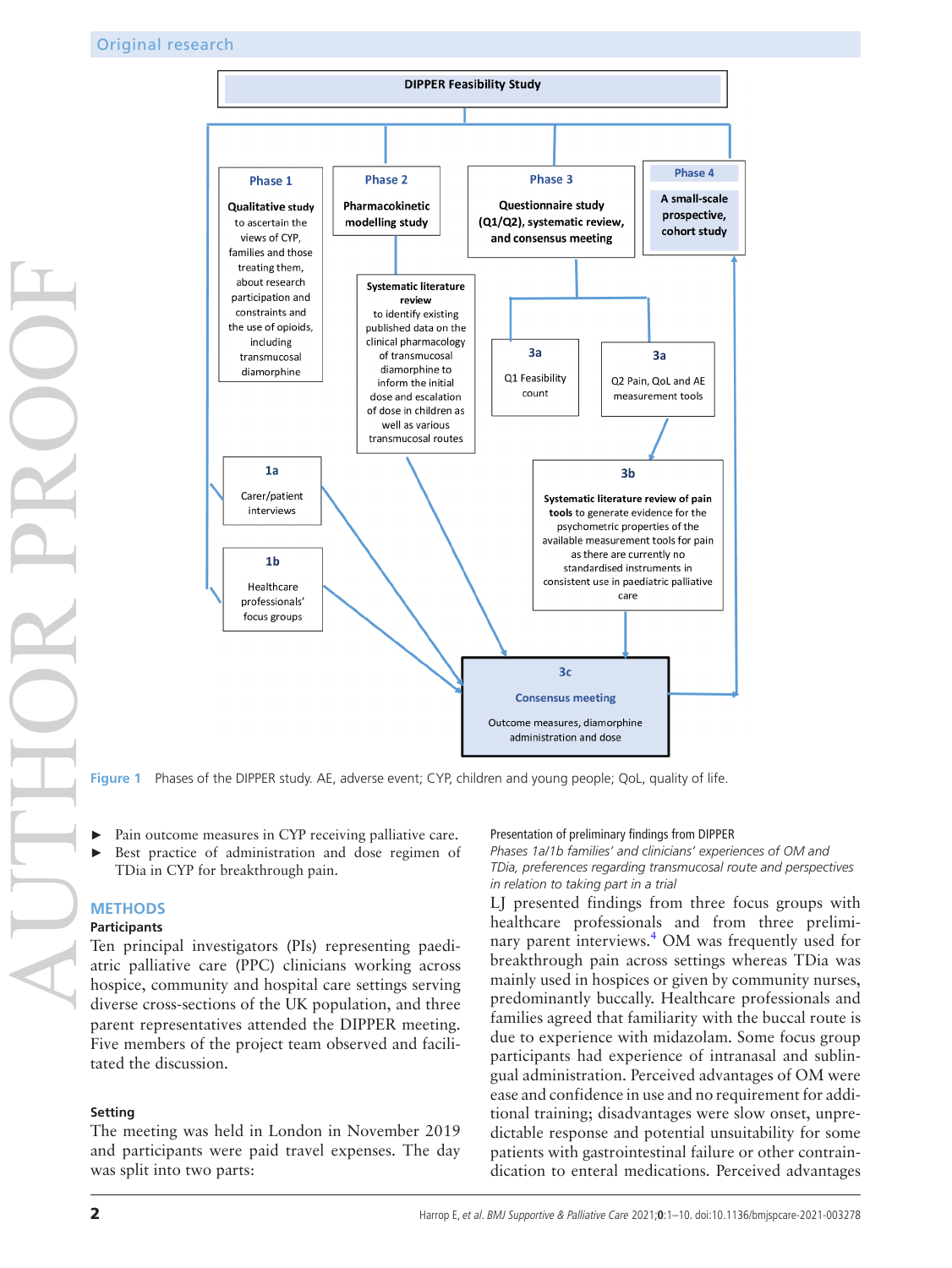of TDia were quick onset and easy administration. Perceived barriers included lack of licensed preparations and prescribing guidance, and potential issues with availability, preparation, palatability, chances of it being swallowed, excess secretions or children closing their mouths tightly with buccal and sublingual routes. Factors that might affect recruitment to a trial were: patient suitability and perceived additional burden, CYP's comfort at the time, trial design and logistics, staff time and clinician engagement.

## *Phase 2: pharmacokinetic modelling and systematic review of pharmacokinetic properties of TDia*

SG presented literature findings on existing pharmacokinetic (PK) diamorphine data across formulations with very little data for TDia in CYP receiving palliative care. The review extracted information reporting metabolite data to draw conclusions of maturational effects on diamorphine PK and PK parameters for diamorphine and its metabolites, combining data from both adults and children, transmucosal and parenteral routes. A literature search on bioavailability and equianalgesic doses was also conducted; the Association for Paediatric Palliative Medicine (APPM) Master Formulary currently assumes an equianalgesic dose of 5 mg intravenous morphine to 3 mg intravenous diamorphine.<sup>[5](#page-8-2)</sup>

| Dose |  |
|------|--|
| 5 mg |  |
| 3 mg |  |
|      |  |

Ratios ranging from 1 to 4 are reported throughout the literature, with most publications reporting a ratio of around 2.

Bioavailability is dependent on formulation and site of administration. Kidd *et al* studied the bioavailability of nasal diamorphine compared with intravenous calculated through measurements of the active metabolite, morphine.<sup>[6](#page-8-3)</sup> Taking both bioavailability (47%) and an equianalgesic ratio of 2 into account, an approximate dose equivalence could be derived for TDia and intravenous morphine.

## *Phase 3b: systematic literature review of psychometric properties and feasibility of pain tools*

Assessing pain in CYP is challenging due to diagnostic heterogeneity, varying types of pain and often a reduced ability to communicate verbally as a result of immaturity and developmental delay. CL presented the findings and recommendations of the systematic literature review. Thirty-two articles met the eligibility criteria and 22 pain assessment tools were examined. Evidence was limited and the methodological quality of included studies was low. No pain assessment tools have been validated in PPC settings. Balancing aspects of feasibility and measurement properties, the Faces Pain Scale-Revised (FPS-R) was recommended for

self-assessment, and The Faces, Legs, Activity, Cry and Consolability scale (FLACC)<sup>9</sup>/FLACC Revised and Paediatric Pain Profile (PPP) were recommended observational tools in their respective validated age  $groups.<sup>7-10</sup>$ 

# Consensus discussions

- We sought to achieve consensus on four areas:
- 1. Administration of TDia: buccal, intranasal or sublingual.
- 2. Dose regimen of TDia.
- 3. Outcome measures for pain.
- 4. Acceptability of taking part in the prospective study/RCT.

## **Procedure**

The sequence of events at the workshop was structured as shown in [figure](#page-3-0) 2, we adapted the nominal group technique (NGT) to achieve consensus.<sup>11 12</sup> This method has previously been used in health services research.[13–16](#page-9-0) All participants are given equal opportunity to contribute their own views before reflecting on those of others to reach consensus. Introductions and a brief explanation regarding the procedure of NGT was provided by the chair (CL), verbal consent was obtained to record the discussions, which were later transcribed.

## **Analysis**

Recordings were transcribed verbatim and analysed using thematic analysis to identify key experiences, perspectives, and points of agreement or disagreement within each discussion area. Furthermore, these data helped us to understand and contextualise the reasons for consensus and to inform recommendations for the prospective study and trial.

## **RESULTS**

## **Consensus discussion: 1: route of administration of TDia: buccal, intranasal, sublingual**

Participants selected their first, second and third preference of mode of administration.

All participants agreed that sublingual was the least preferred route. The discussion then centred on barriers and facilitators to buccal and intranasal, such as potential side effects, ease of administration and acceptability (tables [1 and 2\)](#page-3-1). Although there were advantages to both routes, the group felt staff and families would have more experience with the buccal route.

Having heard parent representatives' views of the intranasal route potentially being quicker, one PI changed their first preference from buccal to intranasal in the second round of voting. Two respondents put a '1' down for both buccal and intranasal, which was not permitted, but they explained that it would depend on the circumstances.

Clinicians felt that different scenarios might require different routes, but all agreed that the buccal route would make the study more acceptable. Clinicians agreed they would support the buccal route for this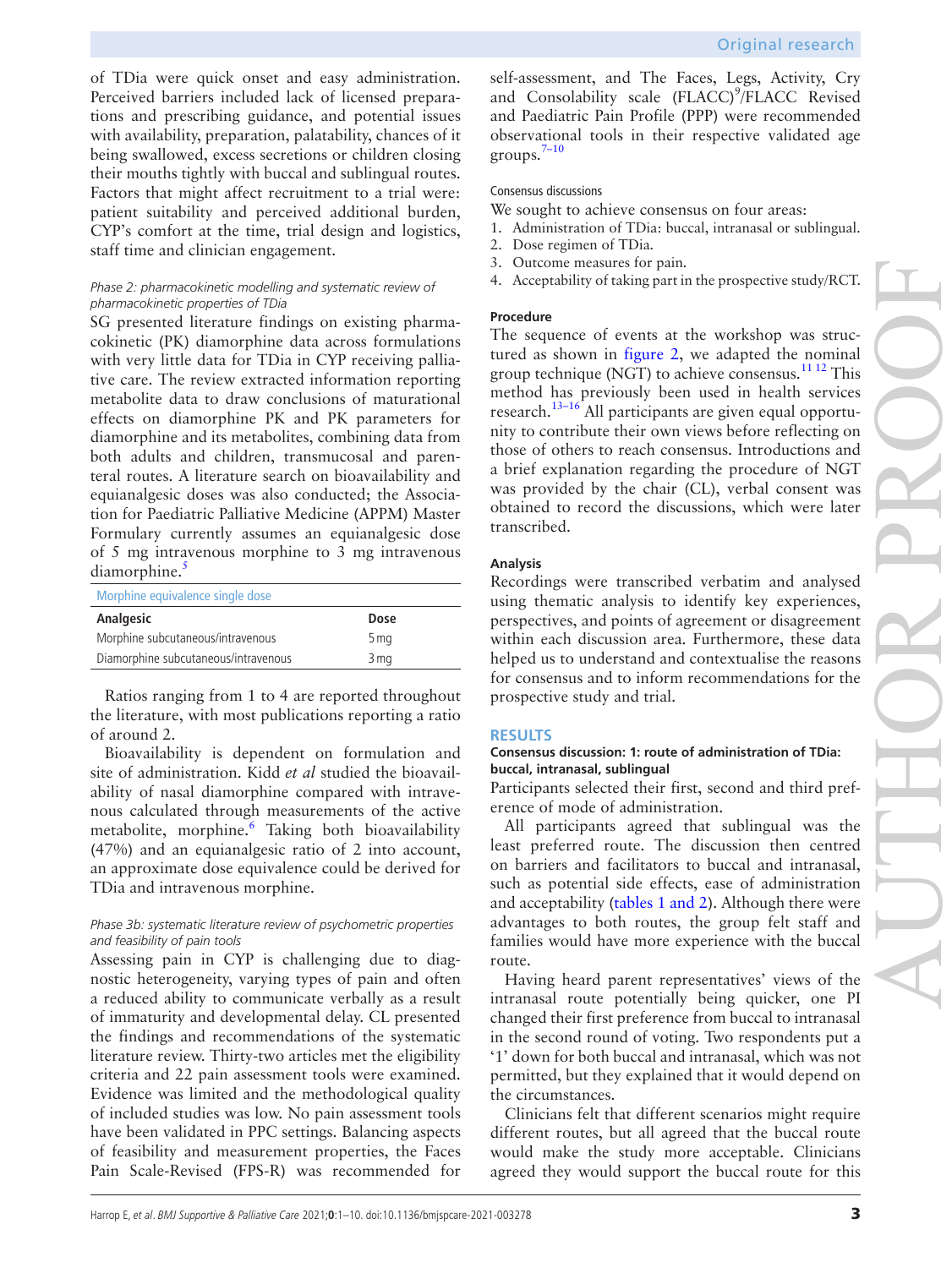

**Figure 2** Nominal group technique procedure.

prospective study on the grounds that there is more experience of it, but that there might be reasons why the intranasal route would be more suitable for an individual patient. At the time of this study there was an intranasal product on the market.

Consensus was reached that the buccal method would be used for the prospective study.

#### **Consensus discussion 2: guidance on the dose regimen of TDia in CYP for breakthrough pain**

Clinicians were asked for their opinions on dosing; this was a variation to the NGT as there was no voting on selected choices. It was felt that the proposed study should not deviate too much from current guidelines for buccal and intranasal doses of diamorphine as per the APPM formulary.<sup>[5](#page-8-2)</sup>

<span id="page-3-1"></span>

|                                 | Table 1 Route of administration of TDia-round 1 voting |               |              |
|---------------------------------|--------------------------------------------------------|---------------|--------------|
|                                 | <b>First preference</b>                                | <b>Second</b> | <b>Third</b> |
| <b>Buccal</b>                   |                                                        |               |              |
| Intranasal                      |                                                        |               |              |
| Sublingual                      |                                                        |               |              |
| TDia, transmucosal diamorphine. |                                                        |               |              |

<span id="page-3-0"></span>Currently, the guidelines recommend the same doses for both intranasal and buccal routes. Historically some clinicians have assumed that absorption of TDia was approximately 100% as there is no evidence to confirm or deny this and so the doses used have reflected that. Similarly clinicians felt that 'modelling of one-to-one' (1 mg intravenous morphine=1 mg TDia) would be a safe starting dose when considering potentially important side effects, and it was felt important to 'play safe' when scaling adult doses. However, there should be an option to escalate doses if the response was inadequate. All agreed on the safer starting dose; to be titrated up to clinical effect. However, more evidence was needed about transmucosal absorption and modelling would be required. In terms of frequency, all felt it would be helpful if the raw data could be obtained and modelled for peak

|                                 | Table 2 Route of administration of TDia-round 2 voting |               |       |
|---------------------------------|--------------------------------------------------------|---------------|-------|
|                                 | <b>First preference</b>                                | <b>Second</b> | Third |
| <b>Buccal</b>                   |                                                        |               |       |
| Intranasal                      |                                                        |               |       |
| TDia, transmucosal diamorphine. |                                                        |               |       |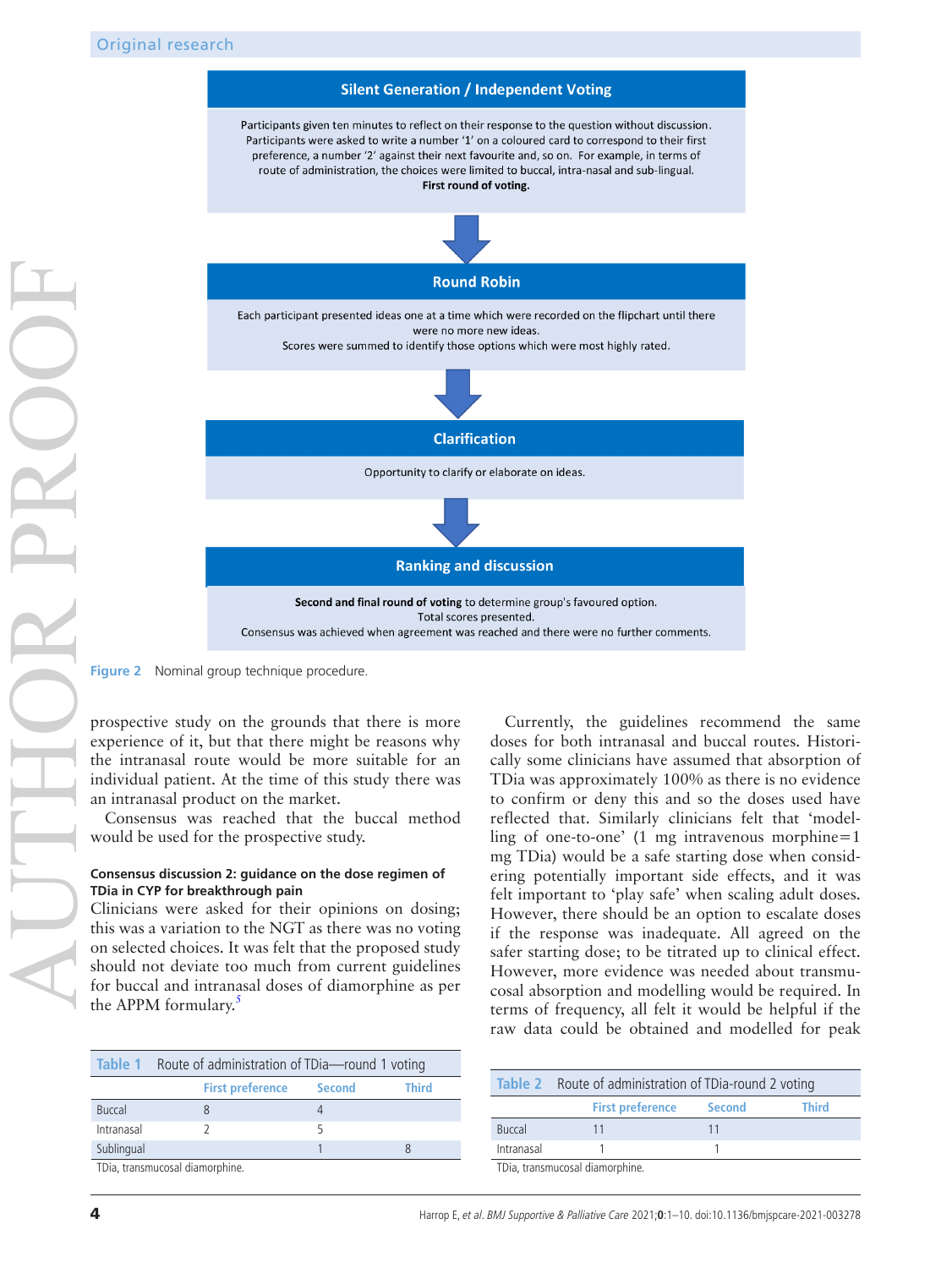absorption. This was also an argument in favour of using buccal, as it would provide a comparator as there is no empirical evidence to prove that buccal is equivalent to intranasal.

Consensus was reached that the APPM Master formulary recommendations for dosing would be used with the dose adjusted according to clinical response.<sup>5</sup>

#### **Consensus discussion 3: outcome measures for clinical trials in CYP for pain**

Participants were asked to select their first, second and possibly third, preference of pain scale for (1) self-report (for patients who are able to) and (2) behavioural observation (for non-verbal children or who have cognitive impairments) for measuring breakthrough pain.

#### Self-report scale

One option for a self-report scale was the FPS-R that had been presented earlier, $\frac{7}{7}$  $\frac{7}{7}$  $\frac{7}{7}$  or participants could vote for their own preference, or state 'no preference'.

Voting reflected the importance of age/developmental stage in choosing an appropriate scale. Children as young as four can use the FPS-R up to eighteen years[.7](#page-8-4) A verbal Numerical Rating Scale (vNRS) could be used for children aged 8 and older.<sup>17</sup> The Visual Analogue Scale (VAS) has the best evidence for acute pain in stated age group, but no evidence in palli-ative care.<sup>[18 19](#page-9-2)</sup> All pain scales assess acute (mostly

postoperative) pain, but there is research using the VAS and NRS for chronic pain.

Clinicians reported site variability in the use of scales, some who were administering opioids were not routinely using pain assessment tools. Some used them to determine the appropriateness of drugs and treatment response; others obtained qualitative reports from patients or parents. Personalised behaviour scales were used for complex, nonverbal children or young people with good/bad day behaviours.

Specific points raised in favour of or against selfreport scales are shown in [table](#page-4-0) 3.

The group were asked to decide whether they preferred one unified scale or different scales for different age groups, which would require different instructions. One option could be to have the FPS for everybody up to 18 years, or to have the FPS for younger children and the NRS for older children. After discussion, it was agreed that for a trial, scoring would need to be standardised and families would accept that.

Consensus was reached to use the vNRS for those aged 8 and older and the FPS-R, for children aged 4–7 years. For those with learning disabilities who are verbally communicative, but who might have difficulties with scoring, clinicians could judge whether to use the FPS-R, irrespective of age.

<span id="page-4-0"></span>

| Table 3                     | Barriers and facilitators to the buccal route of administration |                                                                                                                                                                                                                                                                                                                                                                                                                                                                         |  |
|-----------------------------|-----------------------------------------------------------------|-------------------------------------------------------------------------------------------------------------------------------------------------------------------------------------------------------------------------------------------------------------------------------------------------------------------------------------------------------------------------------------------------------------------------------------------------------------------------|--|
| <b>Barriers</b>             | Taste                                                           | Taste/palatability important, there could be a need to mask the flavour.<br>Buccal midazolam does not taste very nice, and teenagers often refuse it until they get agitated; one clinician<br>experienced this with young adults having buccal diamorphine.<br>Young children do not mention taste, but maybe they are not asked.                                                                                                                                      |  |
|                             | Mucositis/ulcerations                                           | Concerns about mucositis or ulcerations, particularly with the cancer population having more modalities of<br>treatment.                                                                                                                                                                                                                                                                                                                                                |  |
|                             | Drooling                                                        | Buccal midazolam has a risk of increasing salivation.                                                                                                                                                                                                                                                                                                                                                                                                                   |  |
|                             | Consistency                                                     | Teenagers do not like the fizz of buccal/sublingual fentanyl, preferring the lolly stick, or the ones that dissolve.                                                                                                                                                                                                                                                                                                                                                    |  |
|                             | Flexible dosing                                                 | Flexible dosing is difficult. A device to administer prefilled, buccal diamorphine would be required to avoid making<br>different strengths with different coloured bottles for different doses, as with buccal midazolam.<br>Some clinicians used a licensed product for nasal use buccally.                                                                                                                                                                           |  |
|                             | Administration                                                  | Some children purse their lips, making it impossible to administer. One PI had difficulties with administration in<br>children on high dose antiepileptics who had gum hypertrophy. While a lot of mucous is exposed, buccal medicines<br>slough off when administered and it is not possible to get it into the cheek itself.                                                                                                                                          |  |
| Facilitators                | Ease of use                                                     | Buccal was felt to be easier to use than intranasal as it is a squirt around an area, and is absorbed immediately<br>after massaging it in. There is no need to coordinate with inhalation. However, as it is a liquid it would not be a<br>problem in patients with a dry mouth.<br>As with buccal midazolam, it is possible to spray on one side of the cheek, and if the dose is increased, the other<br>cheek can be sprayed using the same dose and concentration. |  |
|                             | Experience of families<br>and staff                             | Families have been taught how to give it and have experience of it.<br>Many patients with multiple symptoms towards end of life are on buccal midazolam for agitation alongside pain<br>relief.                                                                                                                                                                                                                                                                         |  |
|                             |                                                                 | Some care teams use buccal diamorphine, and it would be easier than intranasal for them in terms of talking to<br>families.<br>Having one technique could mean fewer safety incidents.                                                                                                                                                                                                                                                                                  |  |
|                             | Information                                                     | There are already information leaflets, often pictorial, on delivery of buccal medication and instructions are on<br>symptom management plans. Different instructions would be needed for delivery of an intranasal medicine.                                                                                                                                                                                                                                           |  |
|                             | Applicability                                                   | Buccal was felt to be applicable to more children than intranasal.<br>For very young children preprepared solutions cannot be used.                                                                                                                                                                                                                                                                                                                                     |  |
| Pl. principal investigator. |                                                                 |                                                                                                                                                                                                                                                                                                                                                                                                                                                                         |  |

PI, principal investigator.

AUTHOR PROOF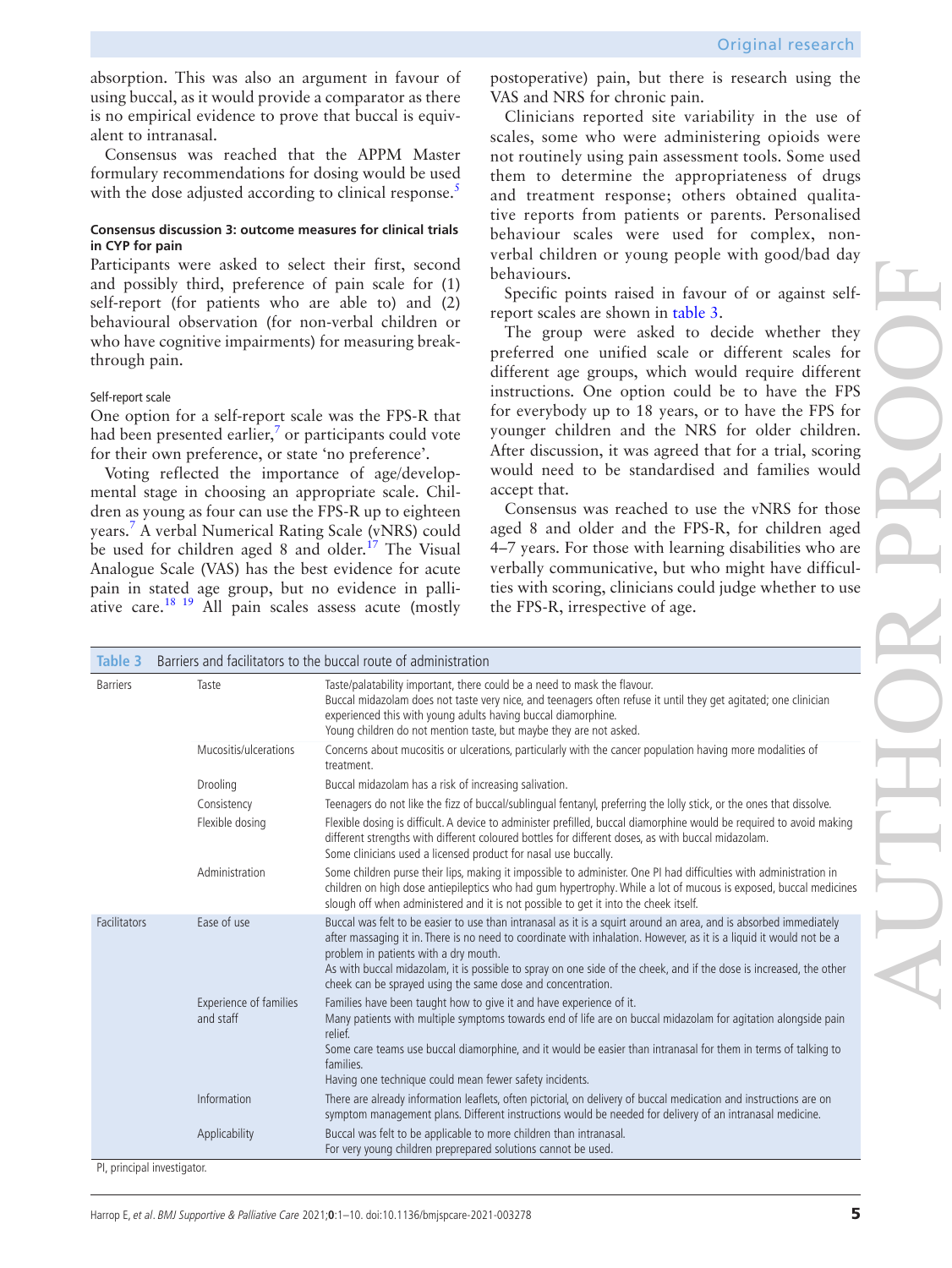| Table 4         | Barriers and facilitators to the intranasal route of administration |                                                                                                                                                                                                                                                                                                                                                                                                                                                                                                                                                                                                                         |  |  |  |
|-----------------|---------------------------------------------------------------------|-------------------------------------------------------------------------------------------------------------------------------------------------------------------------------------------------------------------------------------------------------------------------------------------------------------------------------------------------------------------------------------------------------------------------------------------------------------------------------------------------------------------------------------------------------------------------------------------------------------------------|--|--|--|
| <b>Barriers</b> | Risk of trauma                                                      | Many children have spasms and using an intranasal cannula in a moving nose would risk trauma more than<br>buccal.<br>Concern regarding trauma to the nasal cavity in patients with leukaemia, haematological or some metabolic<br>patients with low platelet counts, where there may be increased nasal bleeding. Clinicians felt that oncologists<br>would agree that that the intranasal route would be contra-indicated.<br>In children with cancer who have low platelets, whether due to chemotherapy or because the tumour has<br>advanced, and there is marrow replacement, a plastic cannula could not be used. |  |  |  |
|                 | Nasal congestion affecting<br>absorption                            | Concerns around whether nasal polyps and nasal congestion may slow the absorption and how much would<br>come out from squirting.                                                                                                                                                                                                                                                                                                                                                                                                                                                                                        |  |  |  |
|                 | Limited no of strengths                                             | Ayendi (intranasal diamorphine) has only two strengths, sometimes requiring several sprays to be administered.                                                                                                                                                                                                                                                                                                                                                                                                                                                                                                          |  |  |  |
|                 | Cumulative sensitivity/nasal<br>irritation                          | Concern recumulative sensitivity to the nose. However, no local effects had been experienced by a patient with<br>Epidermolysis Bullosa who had used it for nearly 2 years. Also, intranasal fentanyl is used in the USA; no nasal<br>irritation has been found. In the trials with Ayendi in trauma there was no aversive response when patients<br>were given a repeater dose, but they did not enjoy it.                                                                                                                                                                                                             |  |  |  |
|                 | Practical considerations                                            | Respiratory support may have to be removed to deliver pain relief intranasally in some children.                                                                                                                                                                                                                                                                                                                                                                                                                                                                                                                        |  |  |  |
|                 | Acceptability                                                       | Some young children do not like the nasal influenza vaccine.<br>Parent representatives felt that children might be fearful seeing something coming towards their face.                                                                                                                                                                                                                                                                                                                                                                                                                                                  |  |  |  |
| Facilitators    | Quicker access to brain?                                            | It was felt that the intranasal route potentially had quicker access to the brain, but there was uncertainty<br>whether there was evidence for this.                                                                                                                                                                                                                                                                                                                                                                                                                                                                    |  |  |  |
|                 | Speed of administration                                             | Parent representatives said they would instinctively opt for the nasal route if their child was in pain as they<br>thought it would be quicker than via the mouth.                                                                                                                                                                                                                                                                                                                                                                                                                                                      |  |  |  |
|                 | Useful for patients with oral<br>aversion                           | Useful for patients with oral aversion and for those with epidermolysis bullosa who may only require it once a<br>day for dressing changes.                                                                                                                                                                                                                                                                                                                                                                                                                                                                             |  |  |  |
|                 | Multiple dose applicator                                            | Ayendi (intranasal diamorphine) has a multiple dose nasal applicator, rather than a single dose syringe, which<br>assists dispensing for families.                                                                                                                                                                                                                                                                                                                                                                                                                                                                      |  |  |  |

#### Behavioural observation measure

Participants remarked that behavioural observation measures are not pain specific, so staff observe and rate distress, but may not know if the child is in pain. Options included the FLACC and PPP. Initial voting found consensus to use the FLACC as the behavioural measure. $8-10$ 

Some clinicians mentioned that many children may not be able to demonstrate the behaviours in the FLACC, for example, move their legs or cry out, and personalised FLACCs, written with parents' input, are used. However, adapting the FLACC for research purposes (as opposed to clinical needs) would not be possible and anything that limits scoring would have to be reported. FLACC would also be of limited use in a patient who was not always conscious, perhaps close to end of life. A specifically modified FLACC was studied on paediatric intensive care unit where it was compared with the Comfort-B scale.<sup>[20](#page-9-3)</sup> The latter scale was a more reliable measure of children's sedation than

| <b>Table 5</b> Self-Report Scale-voting |                                                     |               |       |
|-----------------------------------------|-----------------------------------------------------|---------------|-------|
|                                         | First                                               | <b>Second</b> | Third |
| Numerical Rating Scale                  | 4<br>(one person said $>10$<br>years)               |               |       |
| Faces Pain Scale Revised                | 4                                                   |               |       |
| Various Faces Rating<br>Scales          | 3<br>$(2 \text{ said } 4-10 \text{ years})$<br>old) |               |       |
| Clinician observations                  |                                                     |               |       |
| No preference                           |                                                     |               |       |

bedside subjective assessment and gave more information about sedation than the modified FLACC scale. However, concurrent validity for assessment of pain was supported for both scales. The modified FLACC showed construct validity for measuring pain.

#### **Consensus discussion 4: issues raised regarding the prospective study/ trial**

This phase involved a discussion of issues to reach a decision, without voting.

#### Quality of life and adverse events as outcome measures

It was agreed that it would be difficult to measure quality of life reliably as multidimensional QoL measures look at QoL over weeks. However, in the main trial patients would be followed up for longer and a health-related quality-of-life (HRQOL) measure would be included. A systematic review by Coombes *et al* on HRQOL outcome measures in PPC found that there is no 'ideal' outcome assessment measure, and an existing measure could either be adapted or more individualised patient-centred outcome and experi-ence measures developed.<sup>[21](#page-9-4)</sup> The PedsQL Generic Core Scale is widely validated and contains various diseasespecific modules that can be administered alongside the core scale. $^{22}$  $^{22}$  $^{22}$  Some clinicians used the PaedsQL, but it is not specific for palliative care. Clinicians felt that it could also be quality of life of the family, or a global impression using a visual scale or verbal reporting although, again, this would not be meaningful after a few episodes of breakthrough pain. It was also feared that more questionnaires used might mean less compliance.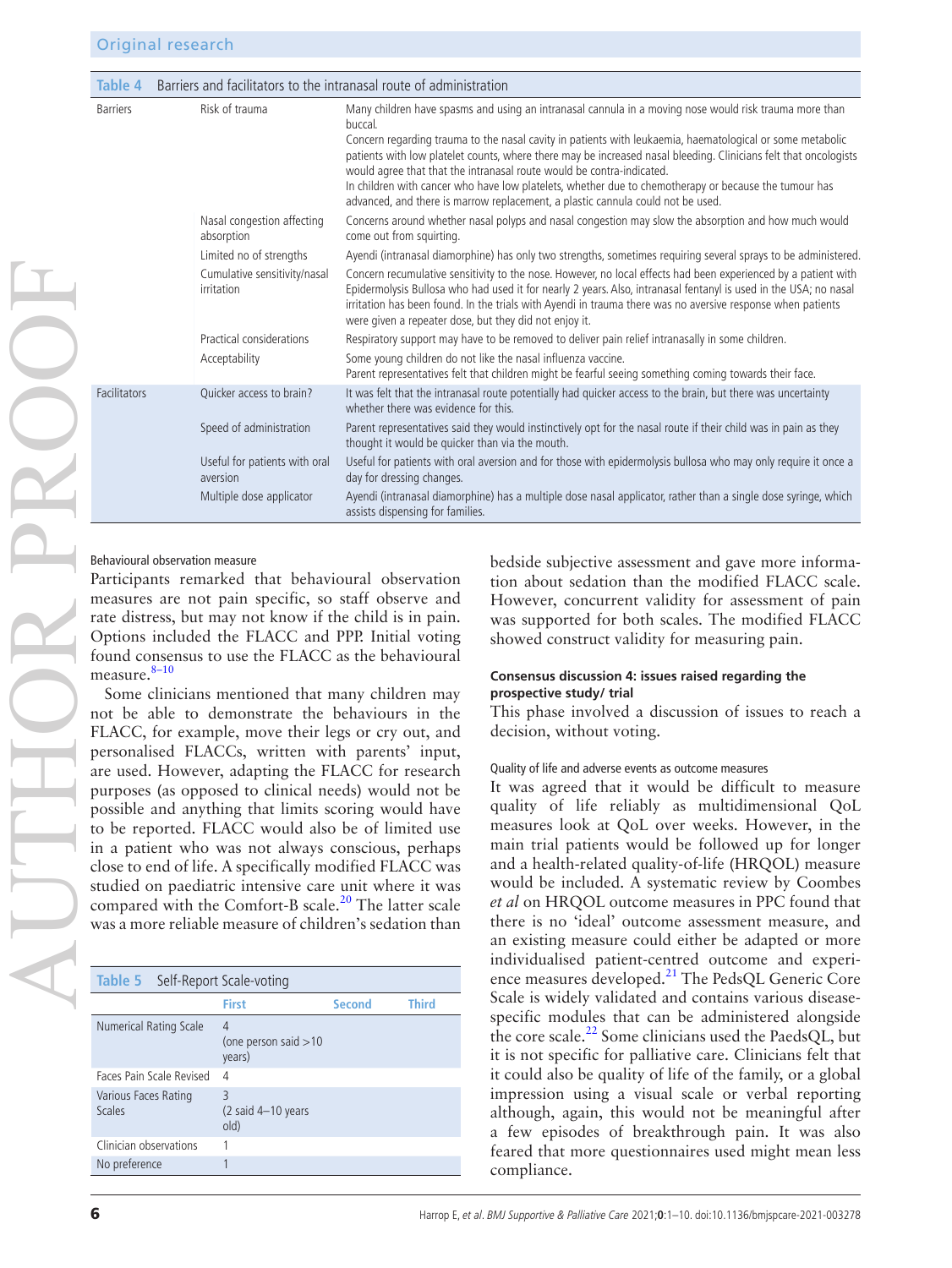| Table 6             | Barriers and facilitators to Self-Report Pain Scales |                                                     |                                                                                                                                                                                                                                                                                                                                                                                                                                                                           |  |
|---------------------|------------------------------------------------------|-----------------------------------------------------|---------------------------------------------------------------------------------------------------------------------------------------------------------------------------------------------------------------------------------------------------------------------------------------------------------------------------------------------------------------------------------------------------------------------------------------------------------------------------|--|
| <b>Barriers</b>     | General                                              | Population                                          | One participant only voted for behavioural observation scales as 85% of children in their service are cognitively<br>unable to engage.                                                                                                                                                                                                                                                                                                                                    |  |
|                     |                                                      | Time in trial                                       | Clinicians expressed different concerns: some felt that if children were in the trial for a short time, they would need<br>to be familiar with a scale. Some felt that if children were using something different for a long time that might be<br>confusing whereas others felt it could be hard to change for a short time, but it could be incorporated for a few<br>months. However, one advantage of using a different scale is that it would minimise contamination |  |
|                     |                                                      | Importance<br>of good<br>psychometric<br>properties | Clinicians queried whether it was necessary to have a tool with good psychometric properties, particularly if<br>children will not engage with it. They felt that it is important to be pragmatic because children do not want to talk<br>when they are having a breakthrough pain episode.                                                                                                                                                                               |  |
|                     |                                                      | Education                                           | Community nurses may use different scales, so may require education.                                                                                                                                                                                                                                                                                                                                                                                                      |  |
|                     | Specific<br>scales                                   | <b>vNRS</b>                                         | Difficulty with the concreteness of the question: " where is your pain"? on the scale as some respond: "(t's) in<br>my back", particularly young people with a cognitive impairment                                                                                                                                                                                                                                                                                       |  |
|                     |                                                      |                                                     | Concern over whether older children would feel they were being treated as babies using faces (the faces do not<br>look like babies).                                                                                                                                                                                                                                                                                                                                      |  |
| <b>Facilitators</b> | Specific<br>scales                                   | FPS-R                                               | For children who can self-report their pain, it has to be quick, so numbers work better and because it is<br>administered verbally does not require any materials other than a piece of paper to note the response.                                                                                                                                                                                                                                                       |  |
|                     |                                                      | FPS-R                                               | For the younger children, it was felt that it would be easy to change to the FPS-R as they use the Wong and Baker<br>faces <sup>19</sup> in oncology from diagnosis and it is on the ward at some sites so would help with staff engagement.                                                                                                                                                                                                                              |  |

FPS-R, Faces Pain Scale-Revised; vNRS, verbal Numerical Rating Scale.

Standardised checklists are not being used for recording adverse events in clinical practice; adverse events are recorded in clinical notes or internal reporting systems. However, these will have to be reported in clinical trials in a standardised way.

#### Numbers of patients

Each centre would recruit two patients, ideally one requiring buccal diamorphine and one requiring OM for breakthrough pain, to take part in the observational, prospective study. As the prospective study is not a drug trial, and is purely observational, the treatment decision will be based on patient need and normal practice.

#### Number of pain episodes to measure and timing

The peak effect of buccal Diamorphine is about 10 min, and Oramorph 20–30 min. After discussion, it was agreed to measure the first four episodes of breakthrough pain and, for each episode, pain to be assessed at four time points: T0: baseline prior to pain relief, T10: 10 min, T30: half an hour, T60: an hour, that is, 16 measurements per patient. Data collection will end after recording scores for four episodes or after 1 month, irrespective of the number of episodes.

| <b>Table 7</b> Voting—behavioural observation measure |              |        |              |
|-------------------------------------------------------|--------------|--------|--------------|
|                                                       | <b>First</b> | Second | <b>Third</b> |
| <b>FLACC</b>                                          | 8            |        |              |
| Paediatric pain profile                               |              |        |              |
| Behavioural                                           |              |        |              |
| No preference                                         |              |        |              |
| None                                                  |              |        |              |
| FLACC, Faces, Legs, Activity, Cry and Consolability.  |              |        |              |

Trial design

Clinicians considered two options: patients acting as self-controls (crossover in the same patient). As there is more than one episode, this is statistically more powerful, the required sample size is smaller and a shorter time is needed. $^{23}$  Patients receive dummy treatment and an active treatment (buccal diamorphine or OM) for each episode, but do not know which is active. However, he/ she must be able to swallow to take OM and something buccally, an additional burden. The second choice is to accept simple randomisation (OM or buccal DM). Clinicians felt that the first option would be empowering as it would invite families to say which is the better of the two treatments, even though it might be more complex to explain. However, they queried whether patients with enteral feeding tubes could take part. Also, as OM is in the body for 2–3 hours a 4-hour wash-out would be needed, and they would need guidance in the trial about what to do if children have pain. Clinicians also felt that the trial should inform across the age range, including <2 years.

#### Practical issues in administration and scoring

Some clinicians were concerned about trialling a new method of administration at home and felt it would be preferable to keep patients in the hospital/hospice, at least for the first two episodes.

It was felt that families who take part will complete the pain scoring, but it should be minimal, with simple instructions. Other options included; a researcher or clinicians being trained and paid to recruit and train families, or preferably a research nurse through the local clinical research network. It would be possible for some patients/ families to do it at home as it is selfcontrolled, and the bias is the same. Other suggestions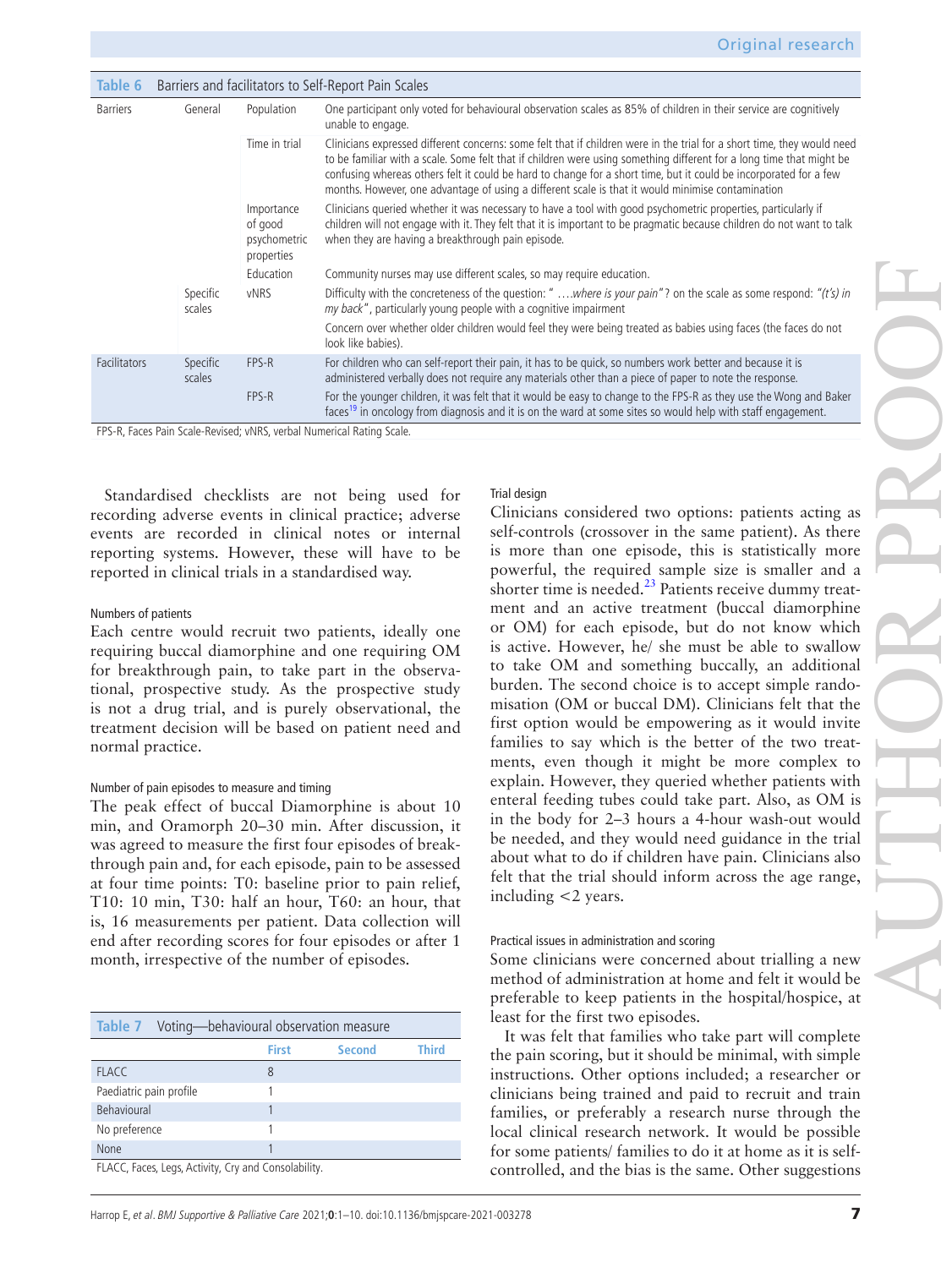included an app that beeped as a reminder or the family ringing a nurse to document the score.

One issue was raised about patients on patientcontrolled analgesia for acute pain being able to take part when they are being weaned onto Oramorph as required. Another issue was that patients may not always be treated with opioids, particularly nononcology patients. Children with breakthrough pain management issues are often prescribed opioids, many of whom are non-communicative.

#### Acceptability questionnaire for the prospective study

At the end of data collection, patients/carers will be given a questionnaire about the acceptability and experience of using OM or buccal diamorphine, and the time needed to collect the data. Clinicians felt that the questionnaire should be very short and address how tolerable it was to take OM or buccal diamorphine with an opportunity for free text reporting of their experience including burden and feasibility. Some felt that the questionnaire should be given when the study is fresh in people's minds; others opted for 24–48 hours afterwards, to allow reflection but the child may have had many pain episodes or may have deteriorated in that time. Another suggestion included having stickers or thumbs up/down for children. Parent representatives felt that participants should be thanked and informed as to how and where they can access the results.

## **DISCUSSION**

AUTHOR PROOF

#### **Principal findings**

The National Institute for Health and Care Excellence (NICE) Guideline NG61 (End of Life Care for Infants, Children & Young People) identified a paucity of research evidence relating to the administration of medication for breakthrough pain in children, leading to a specific research recommendation. $^{24}$  The NGT method enabled agreement on route of administration, dosing and standardised outcome measures for breakthrough pain to be reached for a small-scale prospective cohort study as well as information to inform the design of a future RCT. There was a high degree of congruity among the participants.

| <b>Table 8</b> Consensus decisions |                                                                                                                                                                                                                 |
|------------------------------------|-----------------------------------------------------------------------------------------------------------------------------------------------------------------------------------------------------------------|
| <b>Route of</b><br>administration  | <b>Buccal</b>                                                                                                                                                                                                   |
| Dosing                             | According to APPM guidelines Edition 5 (2020)                                                                                                                                                                   |
| Pain tools                         | Self-report: vNRS for those aged 8 and older and FPS-R<br>for children aged 4-7 years.<br>Observational: FLACC for 2-3 years; cognitively<br>unable (and/or FLACC_R with additional behavioural<br>descriptors) |

APPM, Association for Paediatric Palliative Medicine; FLACC, Faces, Legs, Activity, Cry and Consolability; FPS-R, Faces Pain Scale-Revised; vNRS, verbal Numerical Rating Scale.

While many of the contributions made by the PIs at the meeting reflected their personal practice or their own opinion, the PIs who attended were a fair representation of senior clinicians currently working in the small field of PPC in the UK. Many were already familiar with the buccal route, which could increase acceptability, and similar to findings in the focus groups with healthcare professionals with experience of palliative care for CYP in both primary and secondary care.<sup>4</sup> They felt that there was limited experience of using intranasal diamorphine (mainly in A&E for trauma/ fractures) and sublingual diamorphine. Experience with buccal midazolam, approved by NICE (2012) as a first line drug in children and young adults who develop prolonged convulsive seizures, would increase professionals' confidence using this route, and increase acceptability, as well as ease of administration for the family and a lack of need for training.<sup>25</sup>

Clinicians opted to use the APPM Master Formulary (based on published research and consensus expert opinion) recommendations for dosing rather than having a standardised dose regimen.<sup>[5](#page-8-2)</sup>

Pain assessment tools are vital to inform clinicians in relation to pain management decisions. There are no pain assessment tools validated specifically for CYP in PPC settings. A range of validated tools is required to meet the different developmental and communication needs of the PPC population that are easy-to-use. Our systematic review found few studies that focused on the validation of these tools in CYP with PPC needs. It found several scales that demonstrated high levels of feasibility, but they were not recommended due to the lack of validation evidence in CYP with LLCs or PPC settings.

An overview of systematic reviews of pharmacological interventions for chronic pain in children found there were no RCTs for pharmacological interventions in children with cancer-related pain.<sup>26</sup> However, both the focus groups and consensus meeting have highlighted some important issues to address in terms of designing a trial of OM vs TDia, including the burden to families, timing in terms of the patient's trajectory and research support to centres.

#### **Strengths and limitations**

We believe this is the first study to run a consensus meeting with senior clinicians in PPC to ascertain their experience of TDia, best ways to measure pain relief and their thoughts about a future RCT. A disadvantage of NGT is that the method is very structured and only deals with one issue at a time.

#### **Implications for practice and future research**

Further research is needed to validate current pain measures in PPC and there is also a need to develop a breakthrough pain specific measure.<sup>[27](#page-9-11)</sup> Regarding general measures, it would be beneficial to develop a core outcome set for PPC similar to adult initiatives to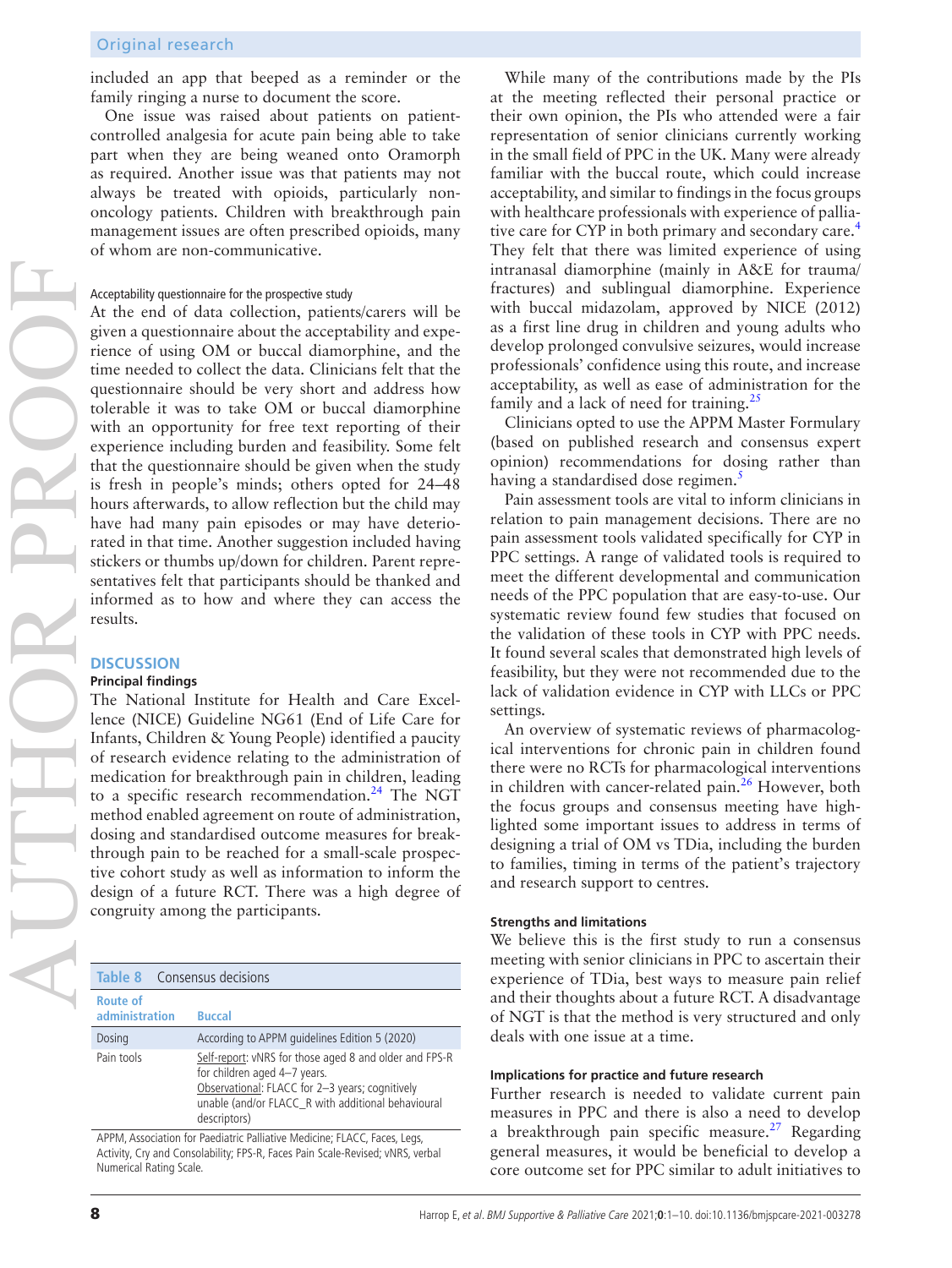optimise clinical decision making and allow for accurate comparison between studies in systematic reviews and/or in meta-analyses. $28$ 

## **Author affiliations**

<sup>1</sup>Helen and Douglas House Hospice, Oxford, UK

<sup>2</sup>Oxford University Hospitals NHS Foundation Trust, John Radcliffe Hospital, Oxford, UK

<sup>3</sup>School of Psychology, University of Southampton, Southampton, UK

<sup>4</sup>Great Ormond Street Hospital for Children NHS Foundation Trust, London, UK <sup>5</sup>Research Dept of Practice & Policy, University College London School of Pharmacy, London, UK

6 UCLH-UCL Centre for Medicines Optimisation Research and Education, London, UK

<sup>7</sup>UCL Great Ormond Street Institute of Child Health, London, UK

<sup>8</sup> Centre for Outcomes and Experience Research in Children's Health, Illness and Disability, Great Ormond Street Hospital for Children NHS Foundation Trust, London, UK

<sup>9</sup>Clinical and Experimental Medicine, University of Surrey, Guildford, UK 10University of Surrey

<sup>11</sup>Department of Anaesthesia and Pain Medicine, Great Ormond Street Hospital for Children NHS Foundation Trust, London, UK

<sup>12</sup>University of Cambridge Primary Care Unit, Cambridge, UK

13Oxford, UK

14Essex, UK

<sup>15</sup>Rainbows Hospice for Children and Young People, Loughborough, UK

<sup>16</sup>Paediatrics, Royal Marsden Hospital, Sutton, UK

 $17$ UK

<sup>18</sup> All-Wales Managed Clinical Network in Paediatric Palliative Medicine, Cardiff and Vale University Health Board, Cardiff, UK

<sup>19</sup>Martin House Hospice for Children and Young People, Boston Spa, UK <sup>20</sup>Leeds Teaching Hospitals NHS Trust, Leeds, UK

<sup>21</sup>The Louis Dundas Centre, Oncology Outreach and Palliative Care, Great Ormond Street Hospital for Children NHS Foundation Trust, London, UK <sup>22</sup>Sheffield Children's Hospital, Sheffield, UK

<sup>23</sup>Bluebell Wood Children's Hospice, North Anston, UK

24Evelina London Children's Hospital, London, UK

<sup>25</sup>Medical Director, Cambridgeshire Community Services NHS Trust, St Ives, UK

<sup>26</sup>East Anglia Children's Hospices, Cambridgeshire, UK

27Bristol Royal Hospital for Children, Bristol, UK

<sup>28</sup>University Hospital Southampton NHS Foundation Trust, Southampton, UK <sup>29</sup>Naomi House and Jacksplace, Winchester, UK

30University College London School of Pharmacy, London, UK

**Twitter** Simon Skene [@ssskene](https://twitter.com/ssskene) and Archana Soman [@archsom](https://twitter.com/archsom)

**Acknowledgements** The authors would like to thank everyone who participated in the NGT.

**Contributors** ICKCW is the chief investigator of the DIPPER study and conceived the project and takes overall responsibility for the conduct of the study. EH led on the clinical aspects of the consensus meeting and revised the manuscript critically for important intellectual content. CL chaired the consensus discussions and revised the manuscript critically for important intellectual content. LJ and KO acted as facilitators. LJ led on the analysis of data; prepared the first draft of the manuscript; revised the manuscript for submission after feedback. The DIPPER study group (local principal investigators) attended the meeting and contributed to the acquisition of data. MJ, KB and LM contributed to the meeting in their role as parents' representatives of the DIPPER study. All authors approved the final manuscript as submitted and agree to be accountable for all aspects of the work.

**Funding** The author(s) disclosed receipt of the following financial support for the research, authorship, and/or publication of this article: This project is funded by the National Institute for Health Research (NIHR) under its Research for Patient Benefit (RfPB) Programme (Grant Reference Number PB-PG-0317-20036).

**Disclaimer** The views expressed are those of the author(s) and not necessarily those of the NIHR or the Department of Health and Social Care.

**Competing interests** The author(s) declared the following potential conflicts of interest with respect to the research, authorship, and/or publication of this article: ICKCW is the founder of Therakind which was funded by Wockhardt Pharmaceutical to conduct the clinical studies for Ayendi (diamorphine hydrochloride) licensing application.

**Patient consent for publication** Not applicable.

**Provenance and peer review** Not commissioned; externally peer reviewed.

**Open access** This is an open access article distributed in accordance with the Creative Commons Attribution 4.0 Unported (CC BY 4.0) license, which permits others to copy, redistribute, remix, transform and build upon this work for any purpose, provided the original work is properly cited, a link to the licence is given, and indication of whether changes were made. See: [https://creativecommons.org/licenses/by/4.0/.](https://creativecommons.org/licenses/by/4.0/)

## **ORCID iDs**

Emily Harrop <http://orcid.org/0000-0002-2480-2062> Liz Jamieson <http://orcid.org/0000-0002-3667-0423> Simon Skene<http://orcid.org/0000-0002-7828-3122> Anna-Karenia Anderson [http://orcid.org/0000-0001-8542-](http://orcid.org/0000-0001-8542-4942) [4942](http://orcid.org/0000-0001-8542-4942)

David Vickers<http://orcid.org/0000-0002-0378-5996> Ian Chi Kei CK Wong <http://orcid.org/0000-0001-8242-0014>

# **REFERENCES**

- <span id="page-8-0"></span>1 World Health Organization. *Cancer pain relief and palliative care in children*. Geneva: WHO, 1998.
- 2 Hain R. Paediatric Palliative Medicine. In: *Oxford specialist handbooks in pediatrics*. 2 edn, 2016.
- 3 Portenoy RK, Payne D, Jacobsen P. Breakthrough pain: characteristics and impact in patients with cancer pain. *[Pain](http://dx.doi.org/10.1016/S0304-3959(99)00006-8)* 1999;81:129–34.
- <span id="page-8-1"></span>4 Jamieson L, Harrop E, Johnson M, *et al*. Healthcare professionals' views of the use of oral morphine and transmucosal diamorphine in the management of paediatric breakthrough pain and the feasibility of a randomised controlled trial: a focus group study (dipper). *[Palliat Med](http://dx.doi.org/10.1177/02692163211008737)* 2021;35:1118–25.
- <span id="page-8-2"></span>5 The association of paediatric palliative medicine master formulary 5th edition 2020. Available: [https://www.appm.org.](https://www.appm.org.uk/guidelines-resources/appm-master-formulary/) [uk/guidelines-resources/appm-master-formulary/](https://www.appm.org.uk/guidelines-resources/appm-master-formulary/)
- <span id="page-8-3"></span>6 Kidd S, Brennan S, Stephen R, *et al*. Comparison of morphine concentration-time profiles following intravenous and intranasal diamorphine in children. *[Arch Dis Child](http://dx.doi.org/10.1136/adc.2008.140194)* 2009;94:974–8.
- <span id="page-8-4"></span>7 Hicks CL, von Baeyer CL, Spafford PA, *et al*. The faces pain Scale-Revised: toward a common metric in pediatric pain measurement. *[Pain](http://dx.doi.org/10.1016/S0304-3959(01)00314-1)* 2001;93:173–83.
- <span id="page-8-6"></span>8 Merkel SI, Voepel-Lewis T, Shayevitz JR, *et al*. The FLACC: a behavioral scale for scoring postoperative pain in young children. *[Pediatr Nurs](http://www.ncbi.nlm.nih.gov/pubmed/9220806)* 1997;23:293–7.
- 9 Malviya S, Voepel-Lewis T, Burke C, *et al*. The revised FLACC observational pain tool: improved reliability and validity for pain assessment in children with cognitive impairment. *[Paediatr](http://dx.doi.org/10.1111/j.1460-9592.2005.01773.x)  [Anaesth](http://dx.doi.org/10.1111/j.1460-9592.2005.01773.x)* 2006;16:258–65.
- 10 Hunt A, Wisbeach A, Seers K, *et al*. Development of the paediatric pain profile: role of video analysis and saliva cortisol in validating a tool to assess pain in children with severe neurological disability. *[J Pain Symptom Manage](http://dx.doi.org/10.1016/j.jpainsymman.2006.08.011)* 2007;33:276–89.
- <span id="page-8-5"></span>11 Delbecq AL, van de Ven AH, Gustafson DH. *Group techniques for program planning: a guide to nominal group and Delphi processes*. Glenview, IL: Scott, Foresman and Company, 1975.